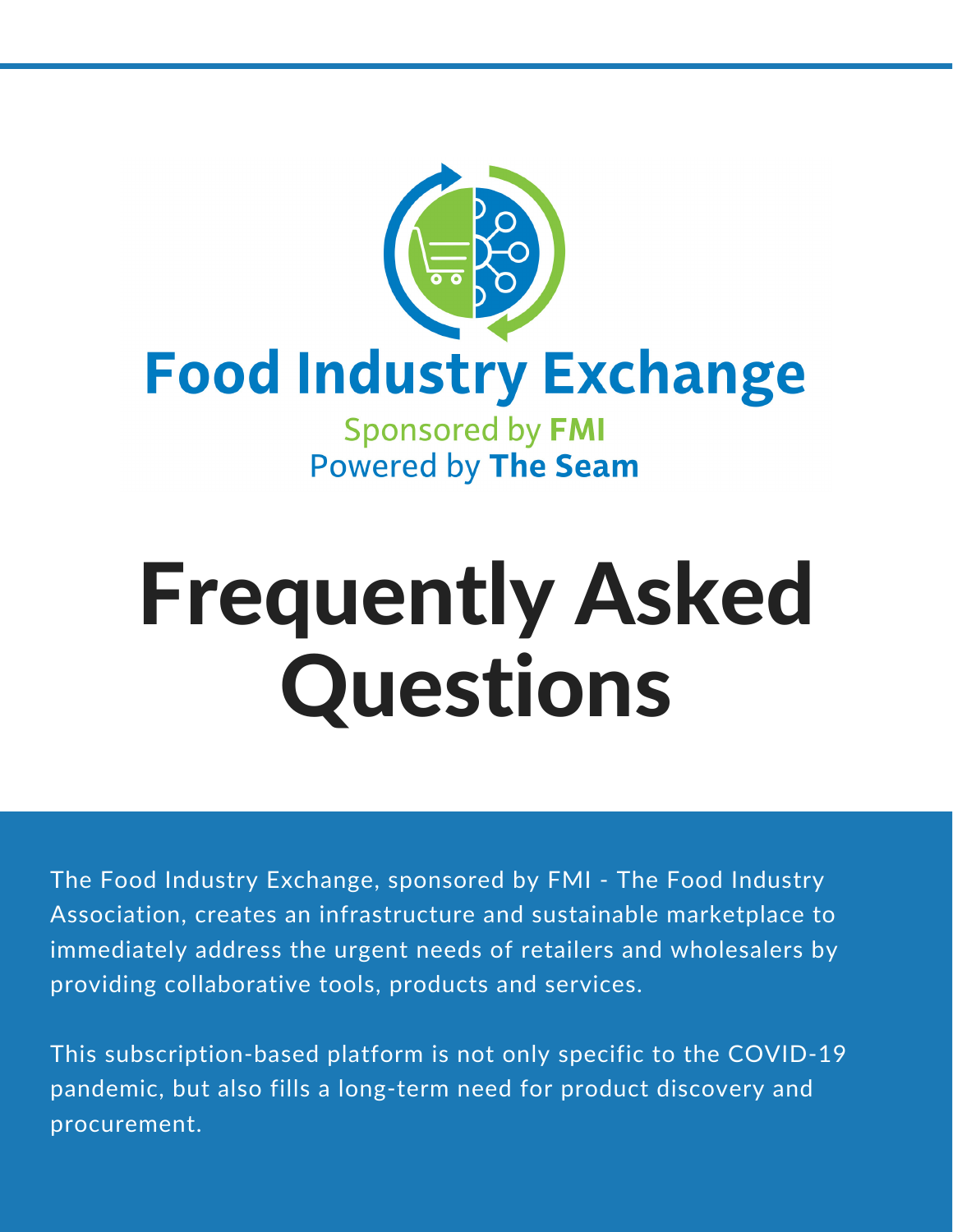### **General**

#### How much will my card be charged each month?

After your free period expires, your card will be charged a nominal fee of \$100 for FMI members and \$150 for non-FMI members, on an auto-renew cycle each month. Your subscription can be canceled at any time.

#### Once I have registered on the Food Industry Exchange, how soon should I receive my approval notification and be able to access the site?

Our intent is to notify you of your approval on the same day that your registration is submitted. In cases where your registration is submitted later in the day, approval most likely will be the following business day.

#### What should I expect during the sign-up process?

Once you successfully complete the sign-up process, you will receive three emails. The first will contain a confirmation that your credit card has been charged for the subscription. The second email will notify you that your application is being reviewed by the organization. Once approved, you will receive a final email to create your password and join the Exchange.

#### Why haven't I received approval from the sponsor organization to access the site?

Our intent is to notify you of your approval on the same day that your registration is submitted. This may take longer due to different factors, including volume of registrants and availability of the approving sponsor. If your approval exceeds two business days, we suggest you contact the sponsor organization or email support@foodindustryexchange.com.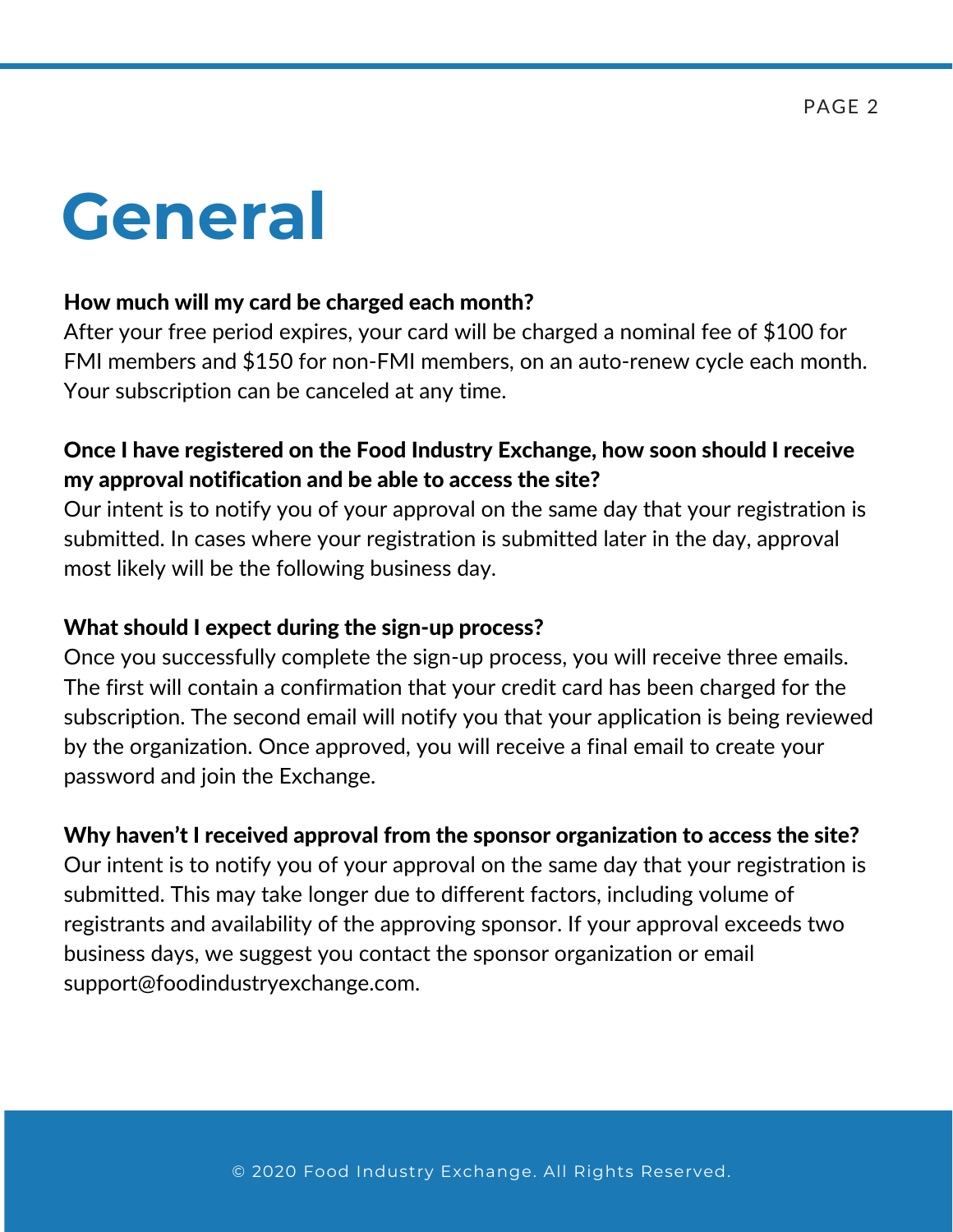### **General**

#### Will I receive a notification when my credit card expires?

During the month of your card expiration, we will send notifications to update the card on the 1st, 15th, and 23rd of the month. Your card can be updated by logging into your account and going to the Account Settings page from the dashboard.

#### My payment information needs to be updated; what should I do?

Payment details can easily be updated at any time by going to the Account Settings link on your dashboard or by clicking on the dropdown menu in the upper right of your screen and selecting the Profile Option.

#### Our organization needs multiple logins; how can we do this at one time?

Each user will need to complete a separate application.

#### My company fits both industry roles of retailer and supplier/wholesaler; what should I do?

At this time, your company will need to register for two separate accounts, each having unique email accounts.

#### I'm not affiliated with a sponsoring organization; how can I sign up to access the Food Industry Exchange?

Currently, only users affiliated with a sponsoring organization can register. We encourage you to contact your affiliated organization and encourage them to become a sponsor.

This requirement may change soon, so check back often.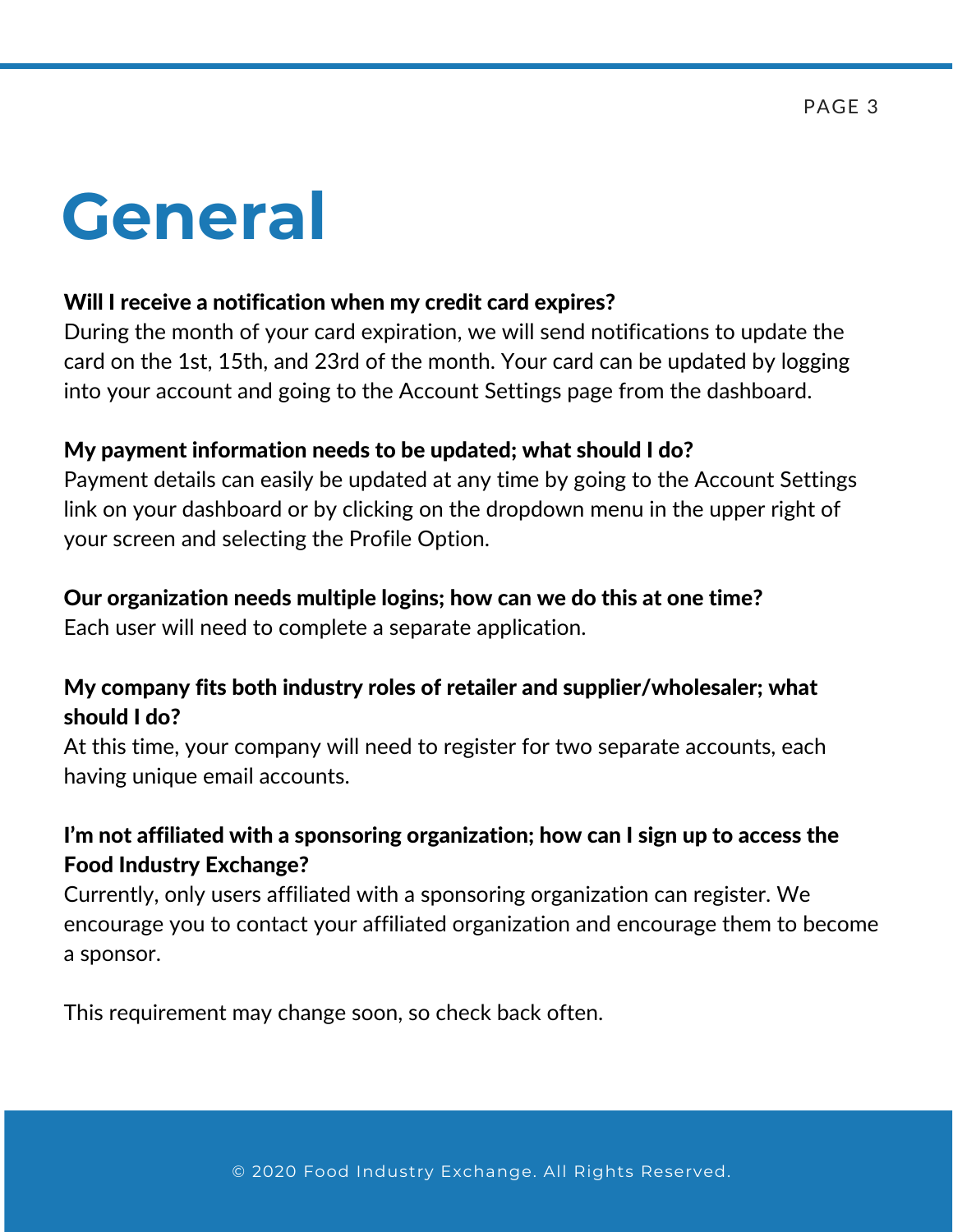### **General**

#### How can I de-activate my user account?

If at any time you feel you would like to de-activate your user account, you can do this by accessing the Account Settings link on the dashboard or the Profile Option available in the upper right dropdown menu.

#### How do I reset my password?

If you are having difficulty signing into the Exchange and need to reset your password, this can be done by using the "Forgot your password?" link on the sign in page. Additionally, your password can be changed at any time by using the Account Settings link on the dashboard or by choosing the Profile Option in the upper right drop down.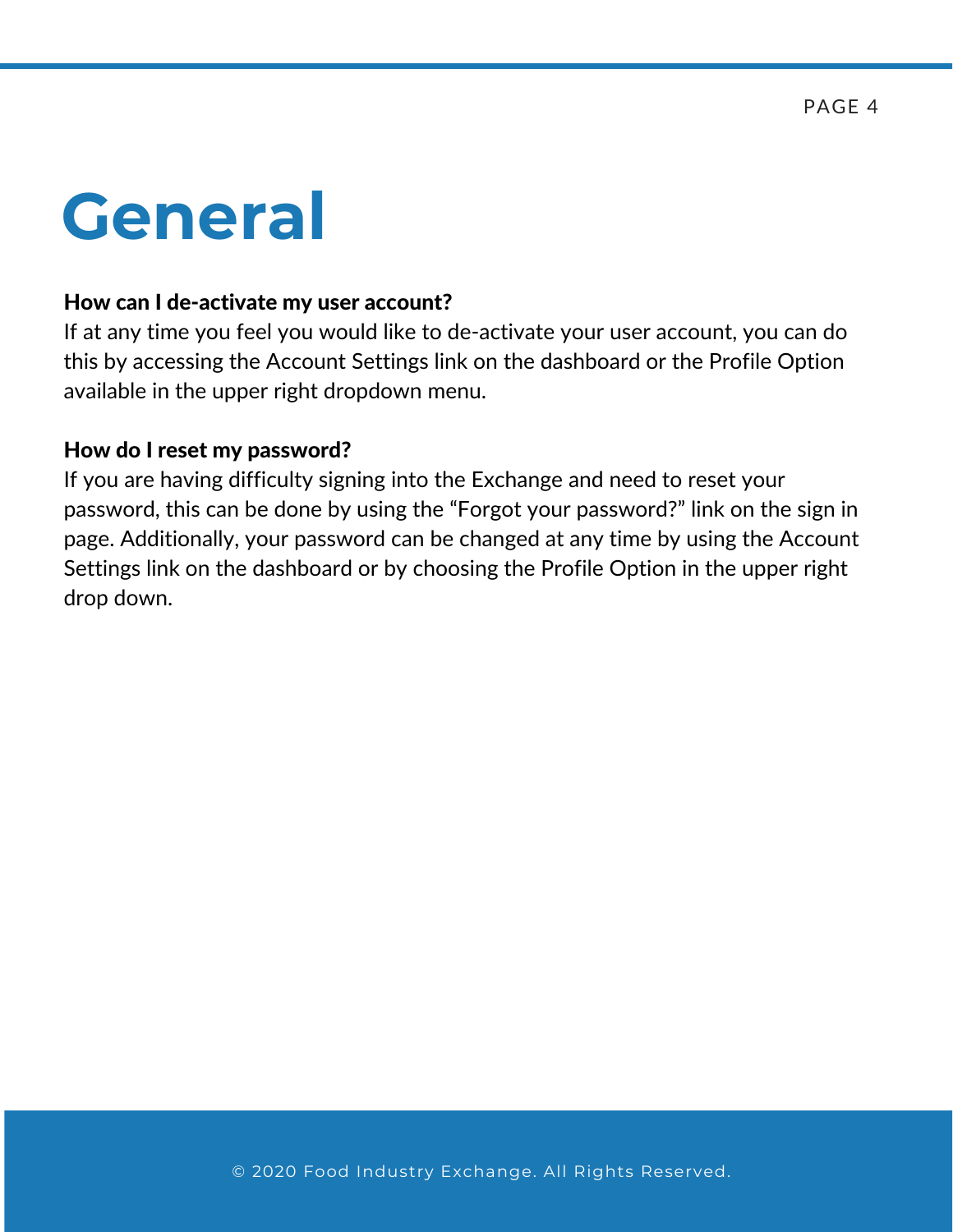### **Retailer/Wholesaler**

#### How do I find what is being offered in the Marketplace?

By selecting Marketplace Offers from the top of the screen, several sub-categories are provided to make offers easier to search. By selecting the desired category, a list will be provided with the available offerings. To get more information on a specific offer, click the offer in the list.

#### I see an offer I want to act on; how do I get in touch with the supplier?

When selecting an offer, it will provide the contact information to communicate with the supplier. This will typically include an email address and phone number.

#### Is there a way I can see images of the offered products?

When selecting an offer, a general information section is shown that provides the contact information and details of the product/service. This is indicated by the General tab. Next to the General tab is an Images tab. By clicking this tab, any images that were provided will be shown. If no images are available, you can request that an image be provided by contacting the supplier.

#### How can I place a request for products/services that I'm needing?

By selecting the My Requests category from the top of the screen and the All Requests tab and Add button will be provided on the right-hand side. A new request can be added by clicking the Add button. All requests that you have created are visible here.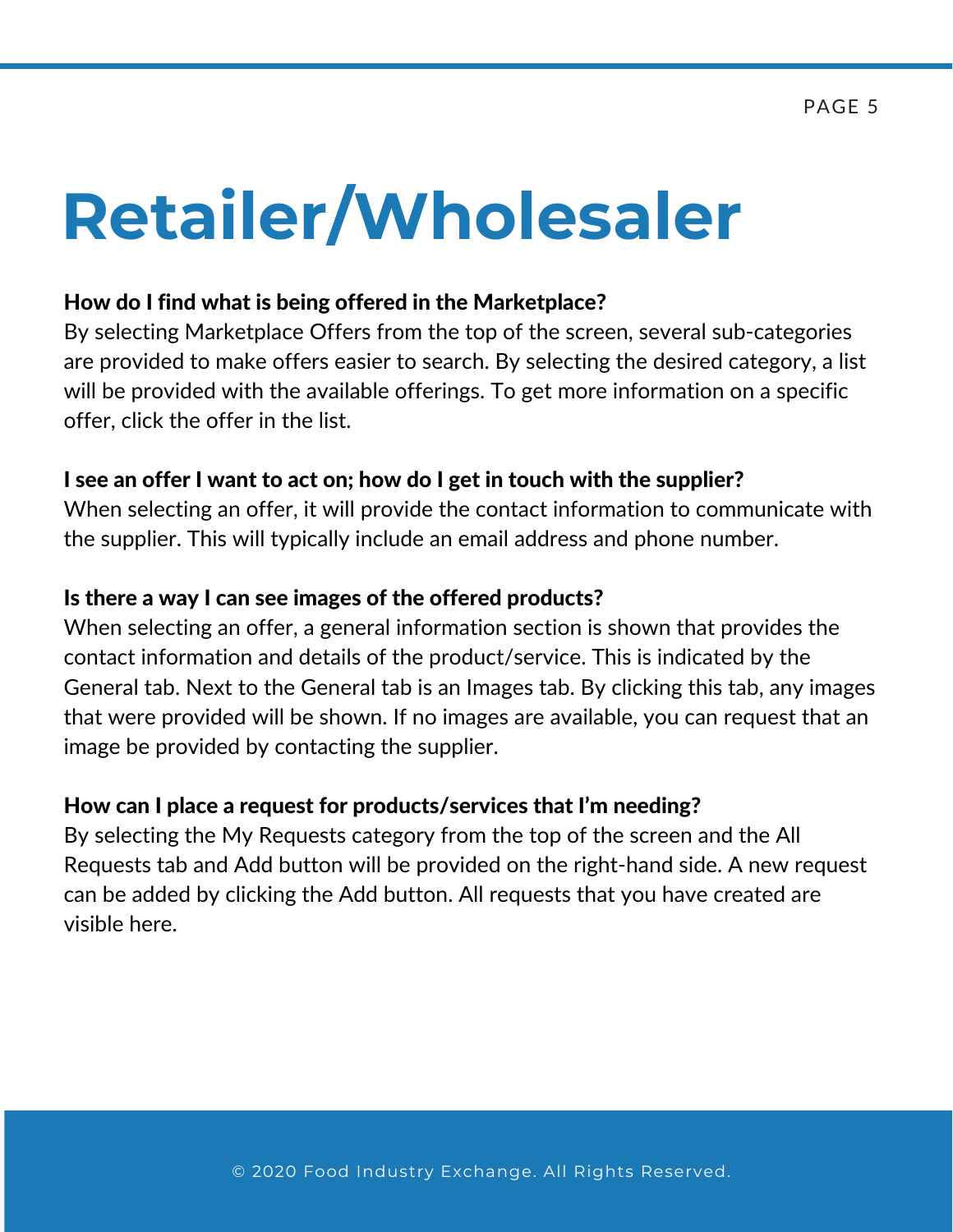## **Retailer/Wholesaler**

#### What should I do if my request is showing as pending status, or I'm not getting any responses to my request?

When adding a new request, you will want to make sure that after saving the request that it is made active by clicking the Make Active button at the bottom. This allows you to review the request before it is made active.

#### Why are my requests that I created yesterday showing expired?

Any active request will move to expired at 1:00 a.m. CDT. This is to ensure that requests that suppliers are responding to are kept fresh daily.

#### How will I be alerted when a supplier responds to my request?

An alert notification will show in the top right next to your name if a supplier sends a message. Messages can also be viewed by selecting the Messages tab, which is available under both Marketplace Offers and My Requests.

Can I change the quantity of my requests at the same time I am re-activating them?

Before re-activating requests, you can update quantities, or any other details about the request, before selecting to make active again.

#### Do I have to re-activate all of my requests, or can I only re-activate some of them?

Requests can be individually re-activated by navigating to the My Requests tab and selecting the request that you would like re-activated. This individual request can be re-activated by clicking the Make Active button from the selected items general screen.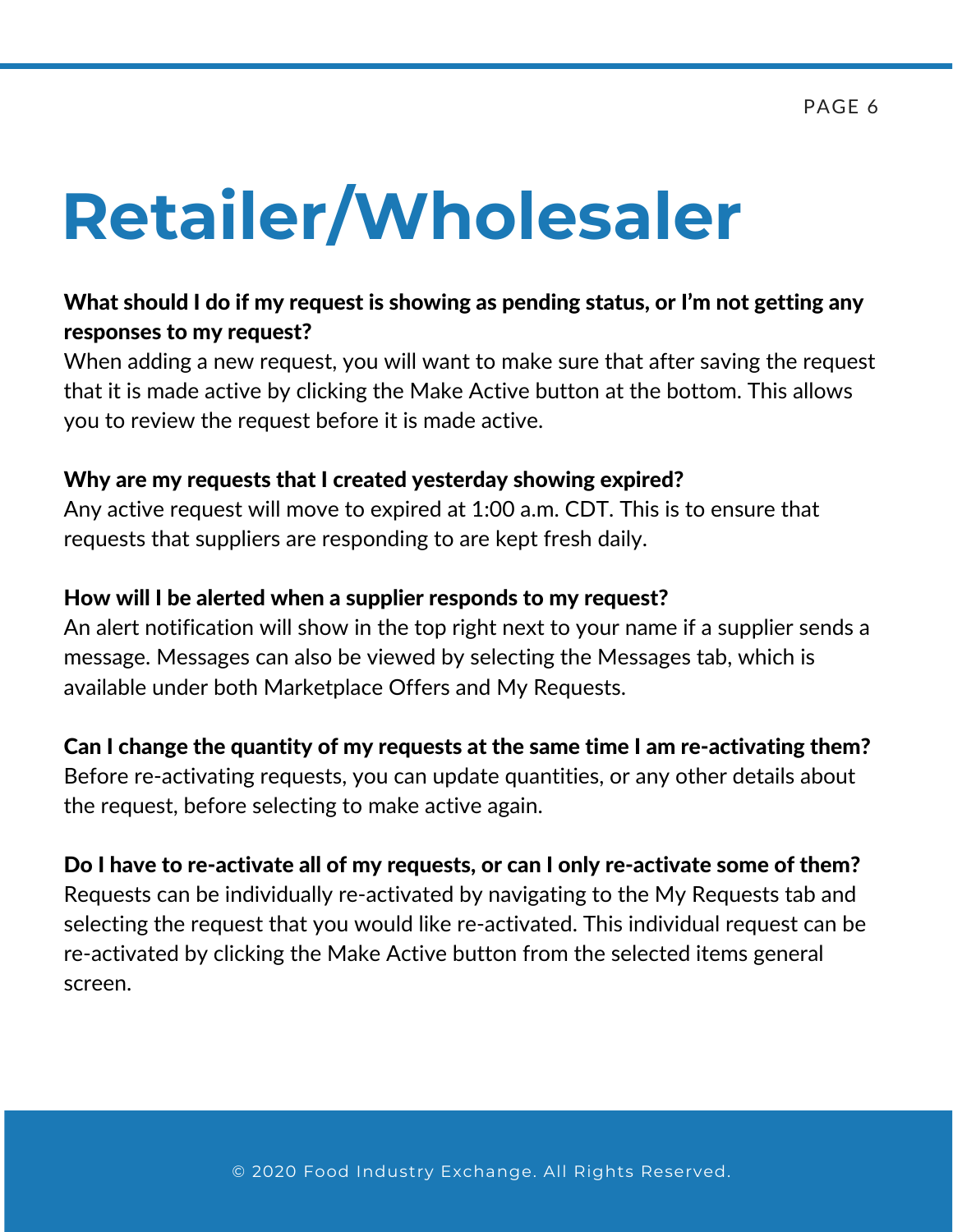## **Supplier**

#### How do I find what is being requested in the Marketplace?

By selecting Marketplace Requests from the top of the screen, several sub-categories are provided to make requests easier to search. By selecting the desired category, a list will be provided with the available requests. To get more information on a specific request, click the request in the list.

#### I see a request I want to act on; how do I get in touch with the supplier?

When selecting the request from the list, you will have a Send Message to Buyer button provided.

#### I would like to provide an image of the product I have to offer; how can I do that?

After saving the details on an offer that is being created or is already created, a new tab will be available next to the General tab, which is labeled Images. By selecting this tab, it will allow you to upload up to four images to share with the posted offer.

#### How can I place an offer for products/services that I have available?

By selecting the My Offers category from the top of the screen and the All Offers tab, an Add button will be provided on the right-hand side. A new offer can be added by clicking the Add button. All offers that you have created are visible here.